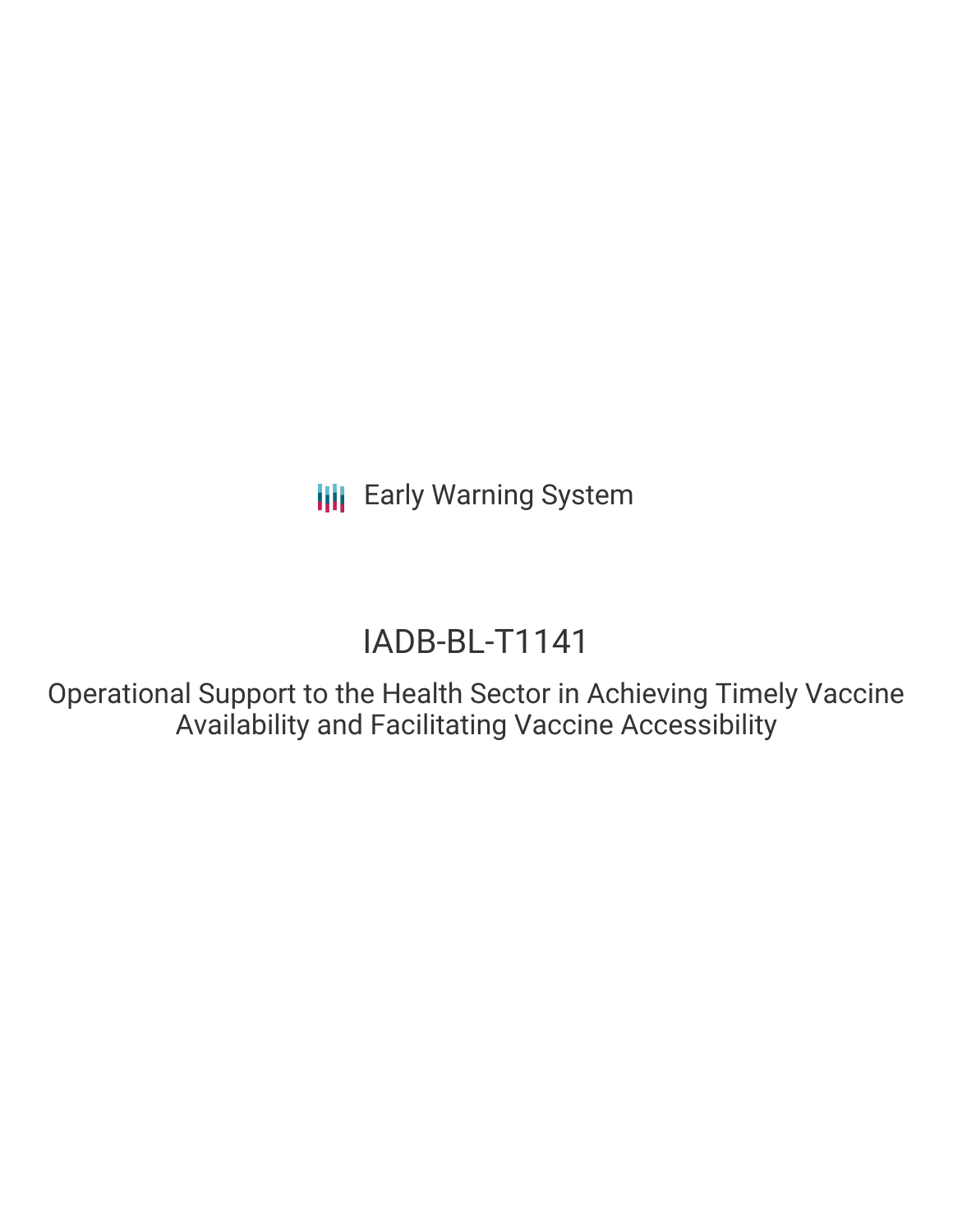

## Early Warning System

Operational Support to the Health Sector in Achieving Timely Vaccine Availability and Facilitating Vaccine Accessibility

#### **Quick Facts**

| <b>Countries</b>               | <b>Belize</b>                                                   |
|--------------------------------|-----------------------------------------------------------------|
| <b>Financial Institutions</b>  | Inter-American Development Bank (IADB)                          |
| <b>Status</b>                  | Approved                                                        |
| <b>Bank Risk Rating</b>        | С                                                               |
| <b>Voting Date</b>             | 2021-09-30                                                      |
| <b>Borrower</b>                | Government of Belize                                            |
| <b>Sectors</b>                 | Education and Health, Law and Government, Technical Cooperation |
| <b>Investment Type(s)</b>      | Advisory Services, Grant                                        |
| <b>Investment Amount (USD)</b> | $$0.20$ million                                                 |
| <b>Project Cost (USD)</b>      | $$0.20$ million                                                 |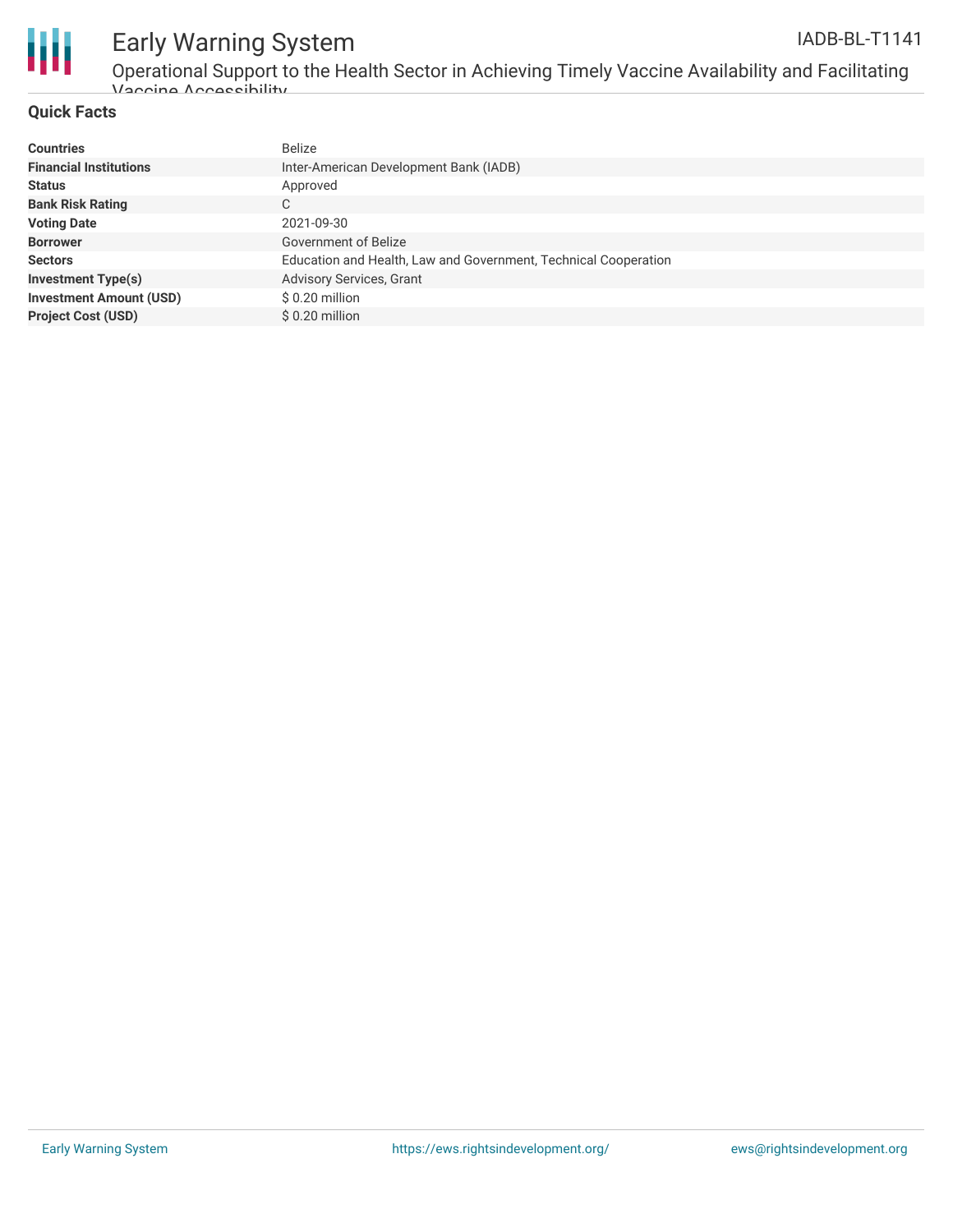

#### Early Warning System IADB-BL-T1141

Operational Support to the Health Sector in Achieving Timely Vaccine Availability and Facilitating Vaccine Accessibility

#### **Project Description**

This TC will provide operational support to the implementation of the Program to Support the Health Sector to Contain and Control Coronavirus and to mitigate its effect on service provision" (BL-L1036). In specific, the TC will aim to support Belize's Health Sector in operationalizing and monitoring the implementation of the National COVID-19 Vaccine Deployment Plan in terms of strategic planning and evaluation, and complementing risk communication activities for vaccine take-up.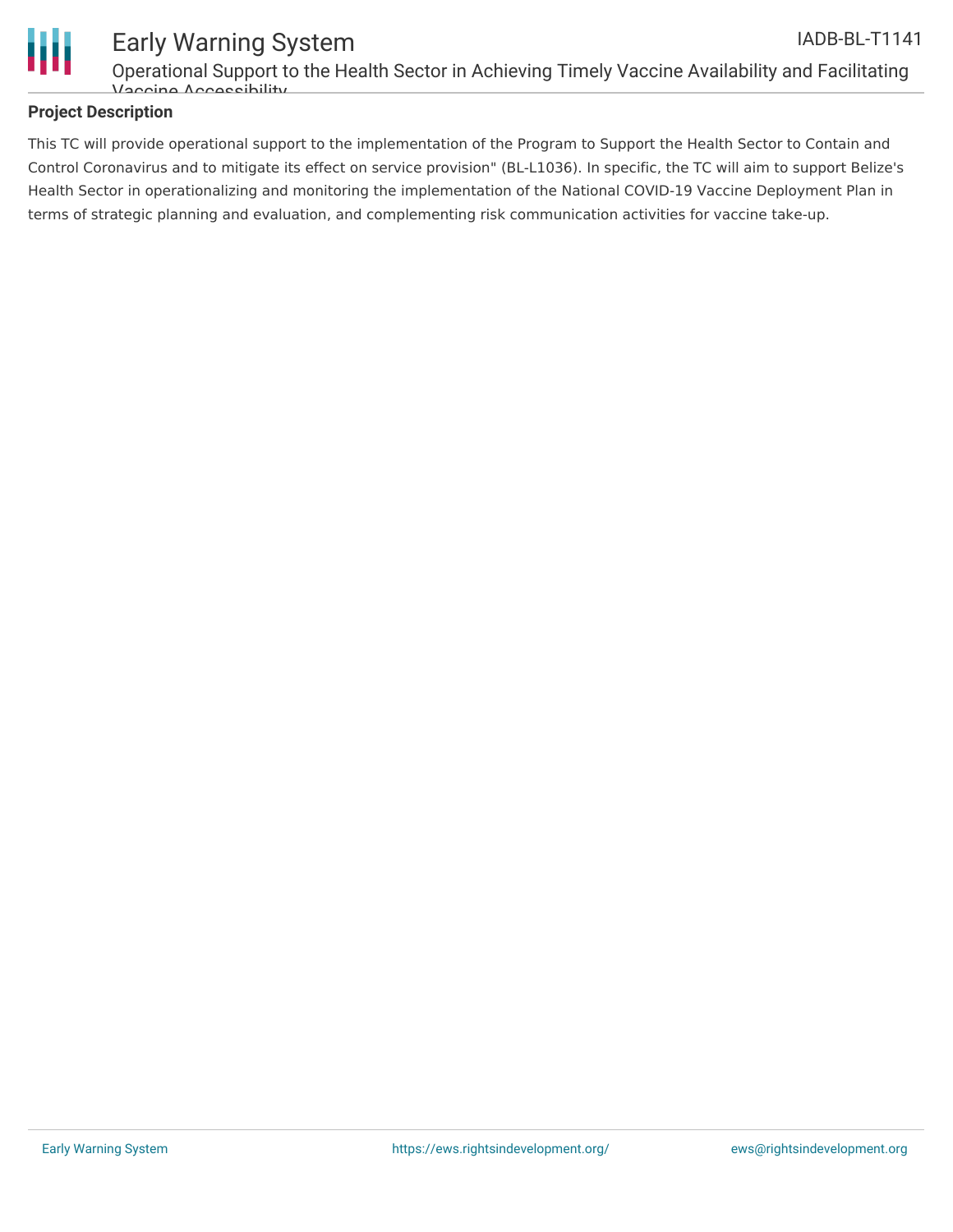

### Early Warning System

Operational Support to the Health Sector in Achieving Timely Vaccine Availability and Facilitating Vaccine Accessibility

#### **Investment Description**

• Inter-American Development Bank (IADB)